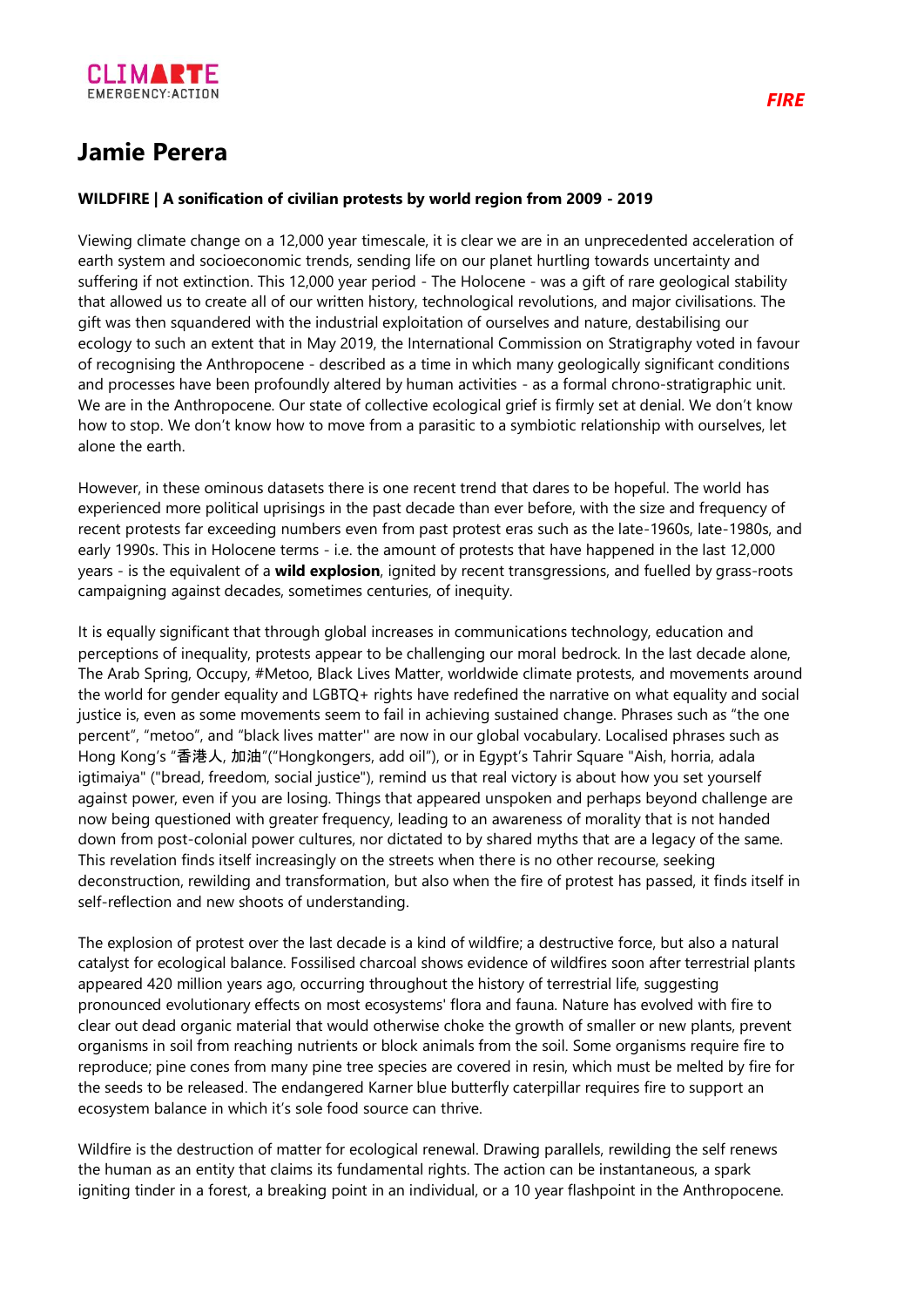

"The radical act is utmost happiness," says Arundhati Roy, on the revelations of women who found their power protesting the Narmada Valley Dam, and within this power even made public choices on being gay in India, a country where many women don't have the power to shape their lives or exercise their own will. What is this moment of transformation that no-one, not even the most authoritarian regime, can prevent us from experiencing? What does it feel like?

Sonifying an object to feel its associated information and issues is a practice that can break down aspects of bigger, seemingly impenetrable hyper-objects. If we move between scales, the slow explosion of protest over the last decade can also relate to the instant transformation of the self when insisting on our rights against power. I am aware of my agency; in expressing this data with sounds of fire, tone, and global root causes of unrest, I choose to question my foundations, to deconstruct, to rewild, to create sanctuary in recalibration. There are many parts of my conditioning that no longer serve me because they are a manifestation of a parasitic old world. A decrepit, insane construct that pits human against human, and human against planet. I reject this as dead decaying material that must burn to furnish new growth.

To reveal universal human commonalities we must reject, deconstruct, burn all structures of human division, possibly to the point of fundamental ambivalence, and find meaning in what remains. What can we achieve by reducing our system to its ecological unframed nuances, and what will grow from the ashes? Early 20th century Dada rejected war and capitalism for peace and egalitarianism. Black Dada Nihilismus and Black Dada reject white dominant structures to talk about the future while talking about the past. In this form of "Green Dada" or "Eco-Dada", we reject structures of division for our collective ecology.

Jamie Perera

## **Sonification information:**

Speed: one quarter every four seconds. Data: quarterly anti government protest data 2009 - 2019\*:

Middle East & North Africa - Slate & Ash Cycles Asia - Slate & Ash Cycles North America - Slate & Ash Cycles Sub-Saharan Africa - Slate & Ash Cycles Europe - Slate & Ash Cycles South America, Central America & The Caribbean and Oceania - Slate & Ash Cycles Quarterly protests, all regions data - Wildfire, protest, book & server sfx

\* 2019 has mixed coverage of data in q4.

NOTE: All the underlying data for this map are derived from text-mining a cross-section of all major international, national, regional, local, and hyper-local news sources; no human hand is involved, the authors note that the real numbers of protests is likely significantly higher.

## **Wild Alchemy lab**

WILDFIRE was featured in the FIRE edition of Wild Alchemy Journal, a multi-sensory print edition of art, text and smell with augmented audio-visual content exploring nature, science and esoterica. Each issue navigates one of the classical elements of earth, fire, water, air and aether. These fundamental forces provide the foundations from which to investigate how we place ourselves, and how we are placed, within our environment across the three perspective planes of physical-material, mental-emotional and spiritualenergetic. Their contributors are a global community at the intersection of plants, planets and people. Visit: <https://www.wildalchemylab.com/journal>